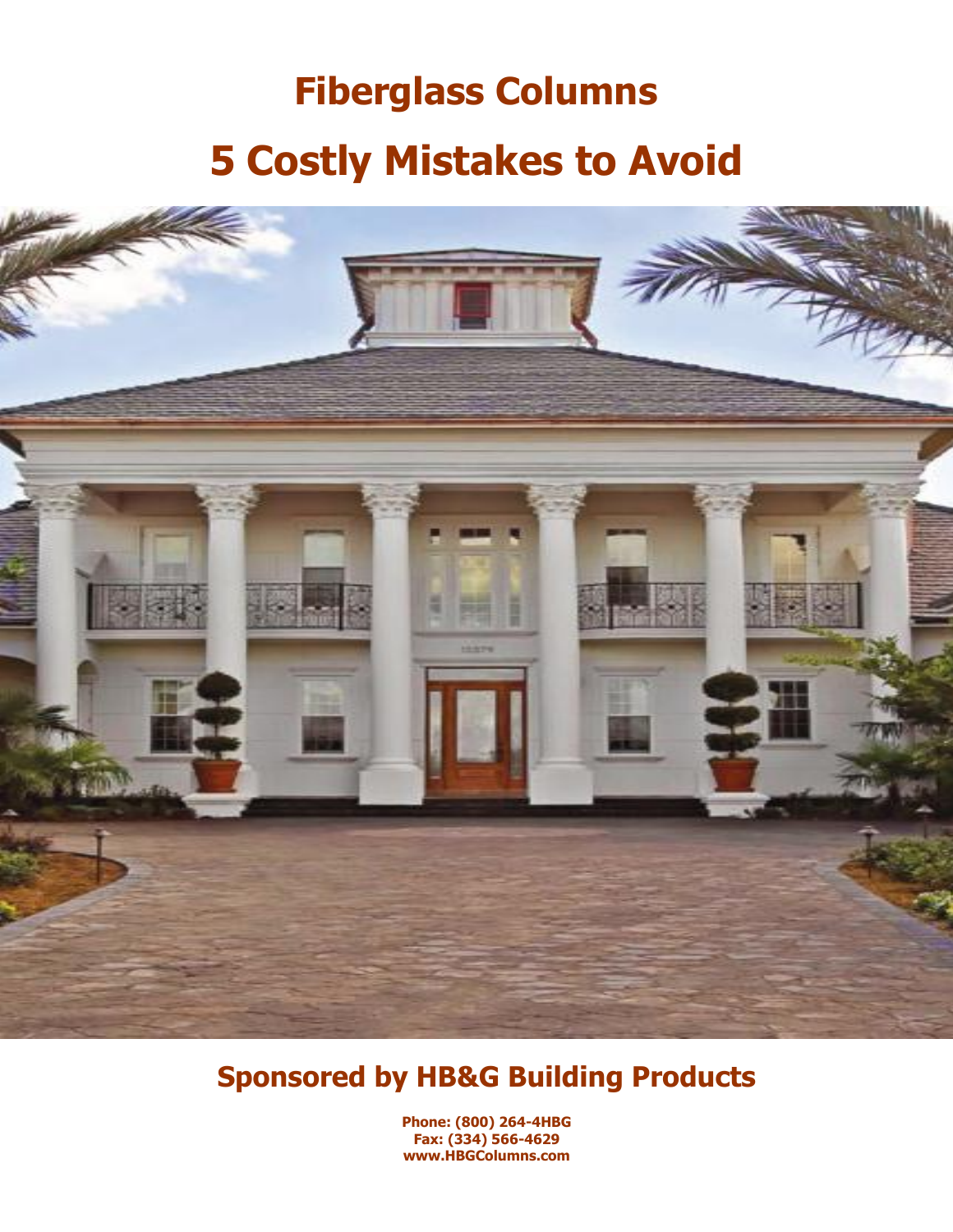## **Fiberglass Columns**

## **Background Information**

### **WHY FIBERGLASS?**

**Because they offer so many advantages over traditional wood columns, fiberglass columns have become very popular during the last several years.** 

- **EXECONSISTENT CONSISTENT CONSISTENT CONSISTENT CONSISTENT**
- **Easy to install with standard carpentry tools**
- Can usually be painted with acrylic paint or oil-based paint
- Most are readily available in a variety of sizes and styles
- Won't chip, warp, peel or splinter the way wood does
- **EXEC** Less impact from water or high humidity
- **Resistant to termites and other insects**

### **WEATHER AND WOOD**

**Bad weather and extreme temperatures can take a toll on exterior wood columns, especially during the winter. When moisture gets into the tiny cracks in the wood and then freezes, it can cause wood columns to expand. That can split and crack even the toughest wood. Fiberglass columns are not susceptible to this problem.**

### **MAINTENANCE AND STRUCTURAL INTEGRITY**

**Fiberglass columns also require considerably less maintenance, and they offer many more years of structural integrity than wood for foam/poly columns. It should be noted that foam/poly columns are not load bearing.** 

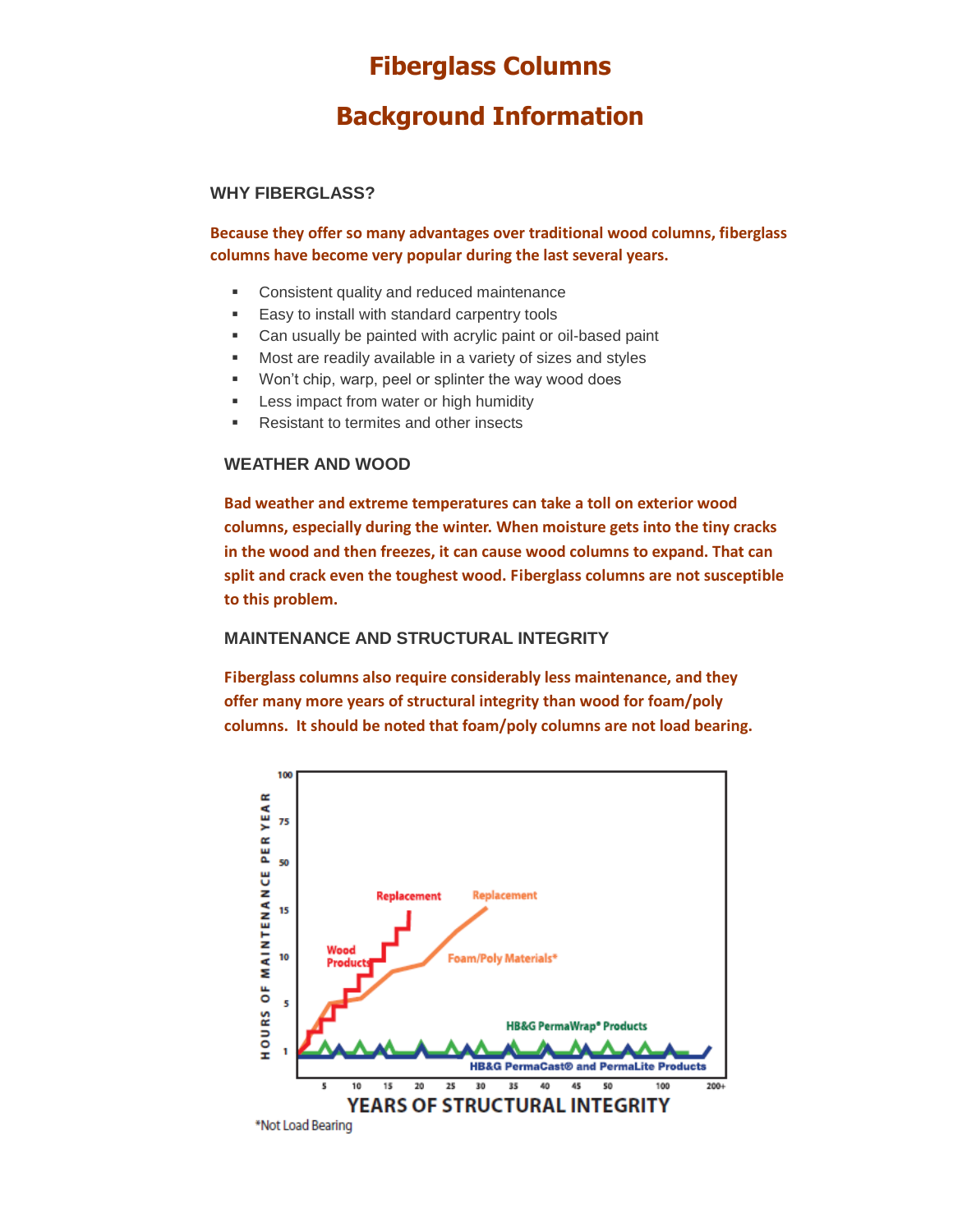### **EASE OF INSTALLATION**

**Fiberglass columns are relatively easy to install. The chart below shows that fiberglass columns take considerably less time to install and finish than wood columns. Where wood columns can take several hours to install and properly finish, fiberglass columns should take considerably less time.**



Includes all tasks required by manufacturer to meet warranty requirements.

### **What You Should Know Before You Begin**

Fiberglass columns are a good choice if you need the columns to support the weight of a structure, like a porch roof. The term that refers to this ability is "loadbearing." In addition to being load-bearing, most fiberglass columns are also weather resistant and insect proof.

Many fiberglass columns come with a lifetime warranty. Be sure to check the manufacture's requirements, specification and warranty information before making your purchase.

The information contained in this document pertains to the most common types of fiberglass architectural columns only, and specifically does not pertain to wood or cellular PVC columns. Follow these tips for a better experience adding fiberglass columns to your project, but remember that if the instructions from the manufacturer contradict any of this information, it's always best to follow the manufacturer's recommendations.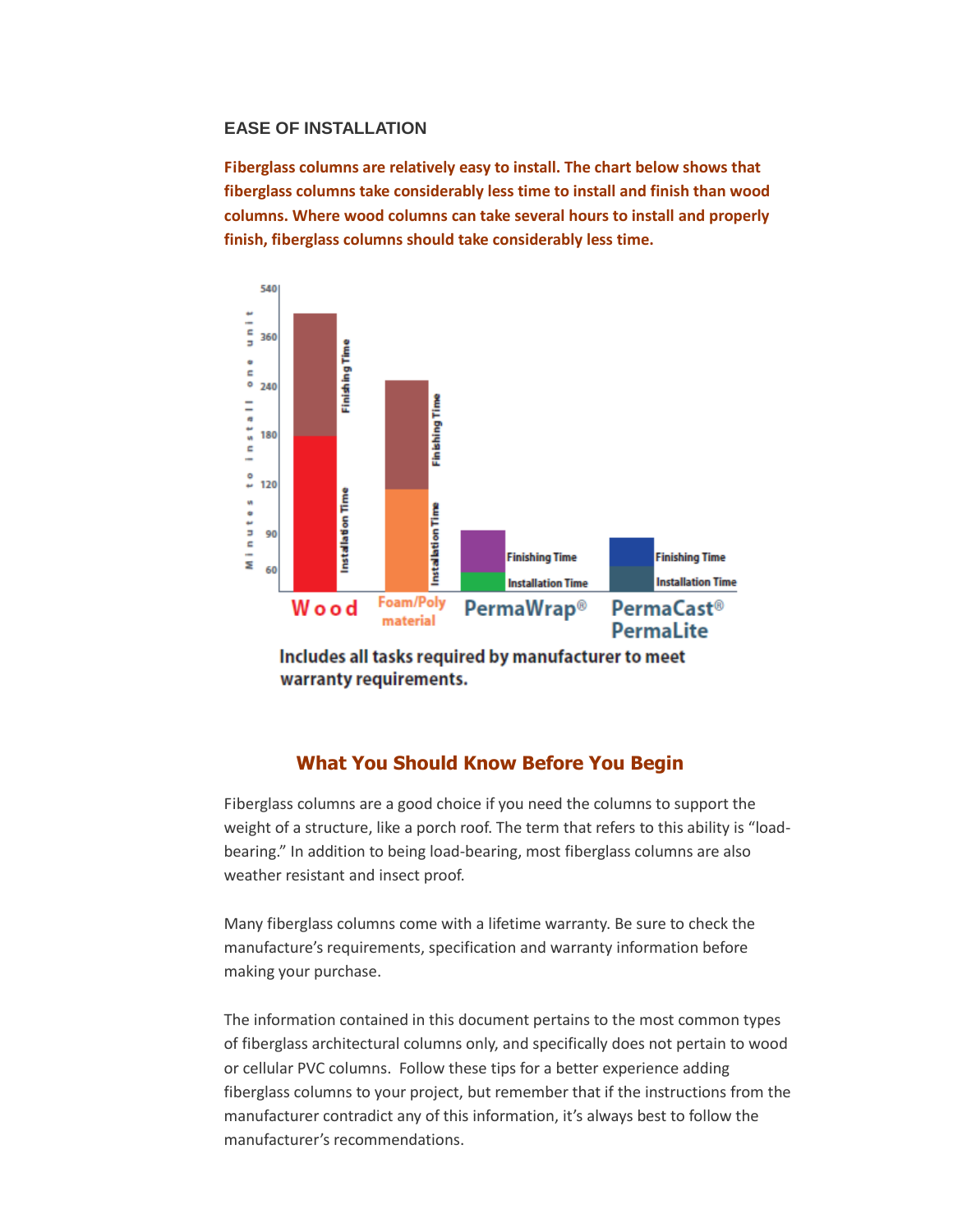## **5 Costly Mistakes to Avoid**

**These are some of the most common, but easily avoidable, mistakes that people make when trying to add fiberglass columns to a building.** 

## **Mistake Buying the Wrong Size Column**

**#1** Fiberglass columns are available in many diameters and<br>
lengths. Getting the length right may be as simple as<br>
measuring twice but different columns especially in measuring twice, but different columns, especially in widths, are designed to support different amounts of weight. This is referred to as "load-bearing capacity" and it's a critical element in selecting the correct columns for your project.

> If you're not certain of the requirements, you should consult a structural engineer or architect to verify the load-bearing requirements of the structure. From there it's easy to choose the proper size column, but you must also be sure to have the structural engineer or architect verify the maximum space between columns.

Be sure to plumb and level, with 100 percent of bottom contacting the substrate and a minimum of 75 percent of top contacting the soffit. Center the load over shaft and evenly distribute the weight around the bearing surface.

Not only is it unsafe to ignore load-bearing requirements, but most manufactures warranties are also void if the loadbearing capacity is exceeded. Be sure to conform to the manufacturer's specifications, as well as to local codes and the architect's design criteria.

**Most manufacturers provide load-bearing specifications, like the PermaCast® chart shown to the right.** 

**Be sure to access this information and compare it to requirements of the project before making your purchase.**

#### ROUND & SQUARE PERMACAST<sup>®</sup> **LOAD BEARING SPECIFICATIONS** Split columns are not load bearing COLUMN **STRUCTURAL**

| DIAMETER | LOAD            |
|----------|-----------------|
| 6"       | 8,000 lbs. Max  |
| 8"       | 10,000 lbs. Max |
| 10"      | 14,000 lbs. Max |
| 12"      | 18,000 lbs. Max |
| 14"      | 20,000 lbs. Max |
| 16"      | 20,000 lbs. Max |
| 18"      | 20,000 lbs. Max |
| 20"      | 20,000 lbs. Max |
| 22"      | 20,000 lbs. Max |
| 28"      | 20,000 lbs. Max |
| 30"      | 20,000 lbs. Max |
| 36"      | 20,000 lbs. Max |
|          |                 |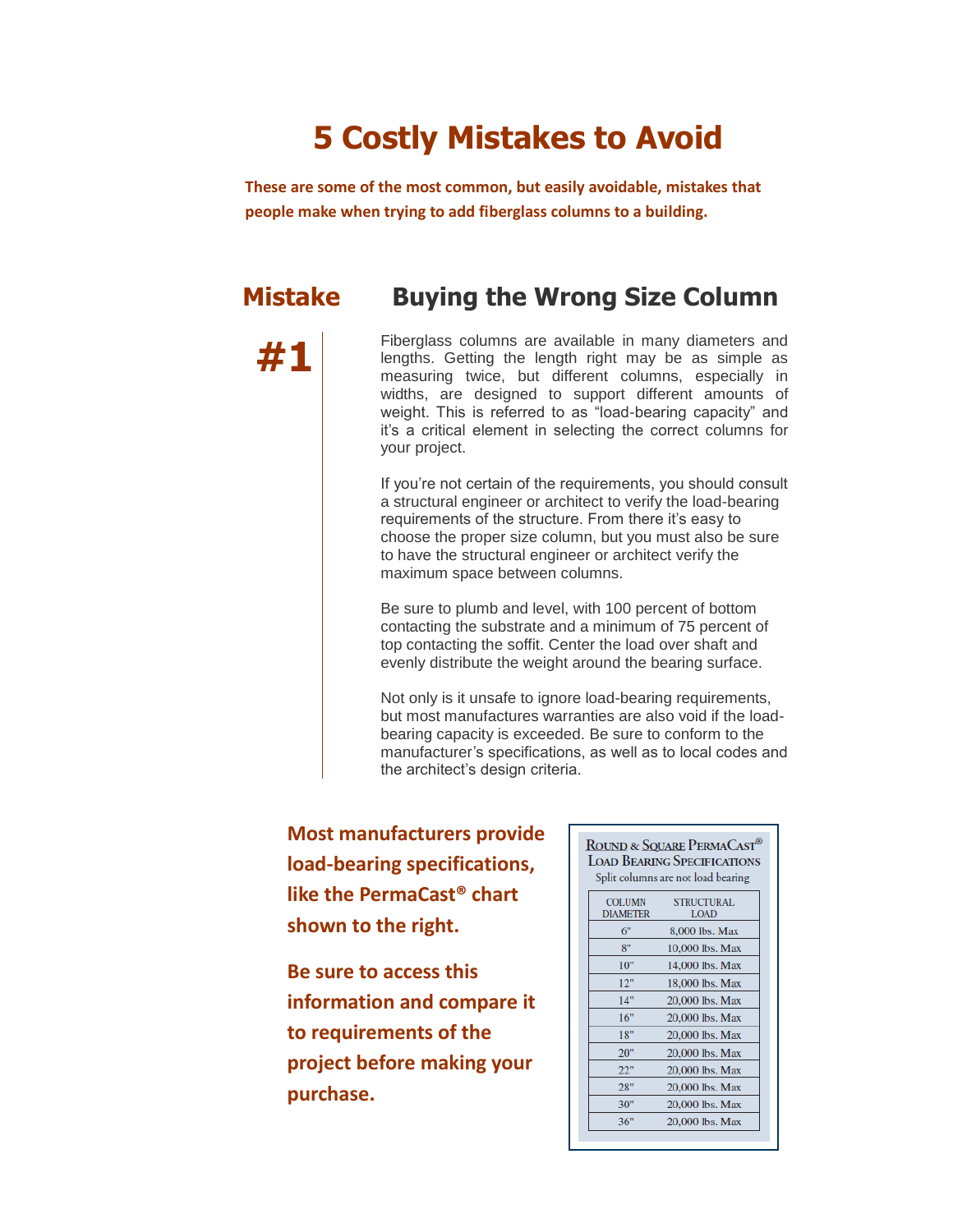## **Mistake**

## **Bottom of the Column Does Not Fully Contact the Substrate**

**#2** Because fiberglass columns are load-bearing, they must transfer the load of the roof to the ground. To insure the load is properly transferred the bottom the fiberglass columns must have full contact with the substrate.

Many exterior substrates are not flat and have some slope. To transfer the slope to the bottom of the column you should take four measurements. Measure from the front of the column, the back of the column and the left and right of the column. Be sure to mark the front when you draw your cut lines.

Cut the column to match the slop, being sure to install the column so it has 100% contact with the substrate.

## **Mistake Failing to Pre-Drill Screw Holes**

## **#3** There are many instances when you will need to put a screw into a fiberglass column, such as to attach a railing or to

secure the column with brackets. Any time a screw needs to be put into a fiberglass column you must pre-drill the hole.

Failure to pre-drill screw holes may cause the material to crack and chip off. This can occur on the inside of the column where it can't be seen. A crack will weaken the column and significantly reduce its load-bearing capacity.



## **Mistake Filling the Column with Masonry**

Most fiberglass columns are not designed to be filled with<br>masonry. There are applications that call for a concrete<br>pillar wrapped by a decorative column. In these pillar, wrapped by a decorative column. In these applications you should use an expansion & contraction barrier inside the column. This allows for the expansion and contraction of the concrete, and it protects the column from undue stress, which may crack the column. For most fiberglass columns, filling with concrete is not recommended.

## **Mistake Not a Concentric Load on Column Top**

Fiberglass columns are designed to transfer the load of the roof to the ground. The top of the fiberglass column must<br>be concentrically loaded. That is, the load must be be concentrically loaded. That is, the load must be centered on the top of the column, and at least 75% of the top of the column top must have contact with the structure.